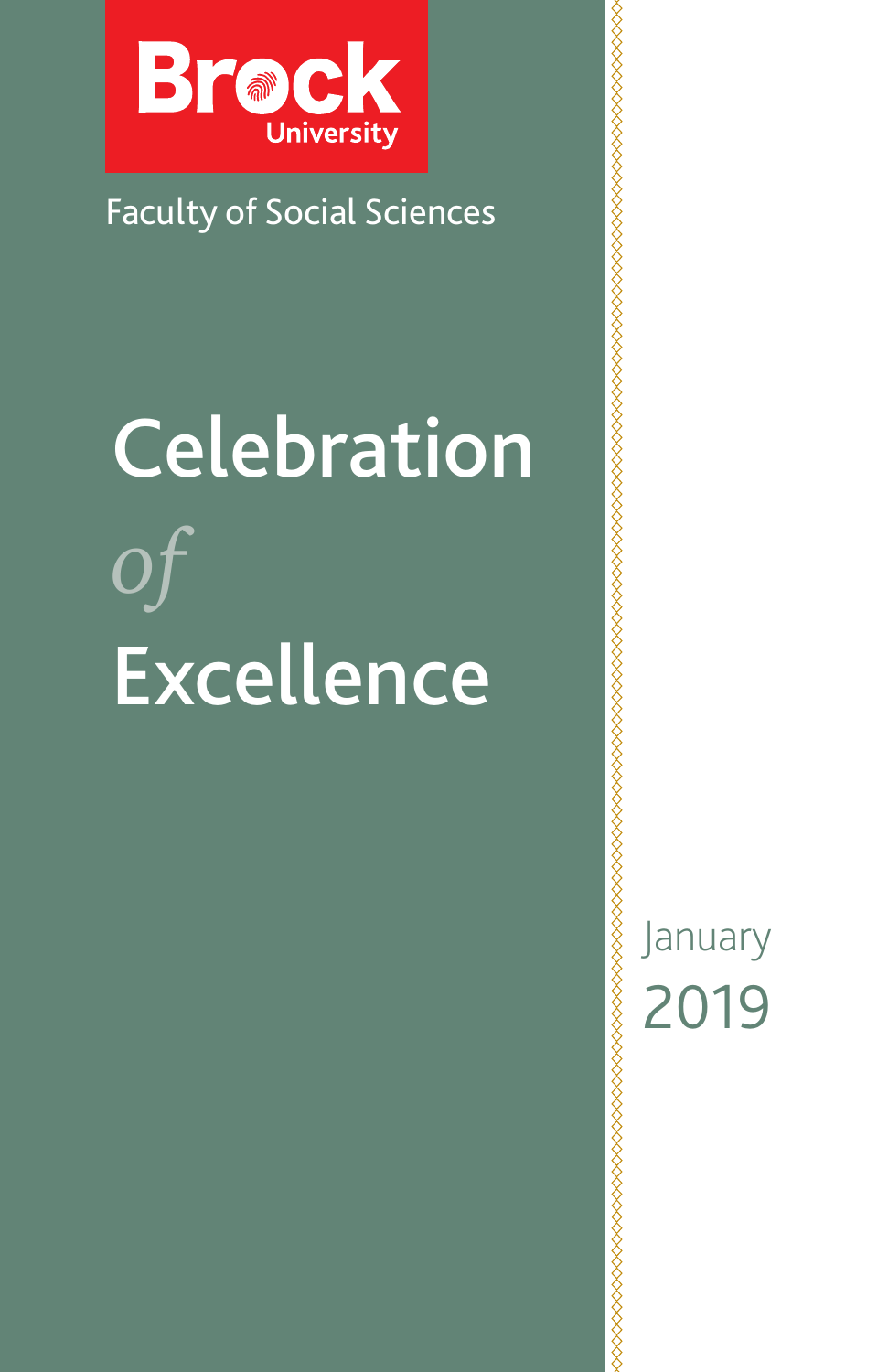# Celebration *of* Excellence

January 29, 2019

3 to 4:30 p.m.

Pond Inlet

# **Agenda**

#### Welcome

Ingrid Makus, Dean of the Faculty of Social Sciences

Presentations: *Graduate Research and Writing Awards* 

*Recognition of select faculty awards and achievements*

Dawn Zinga, Acting Associate Dean, Graduate Studies and Research

## Closing Remarks

Tim Kenyon, Vice-President, Research, Brock University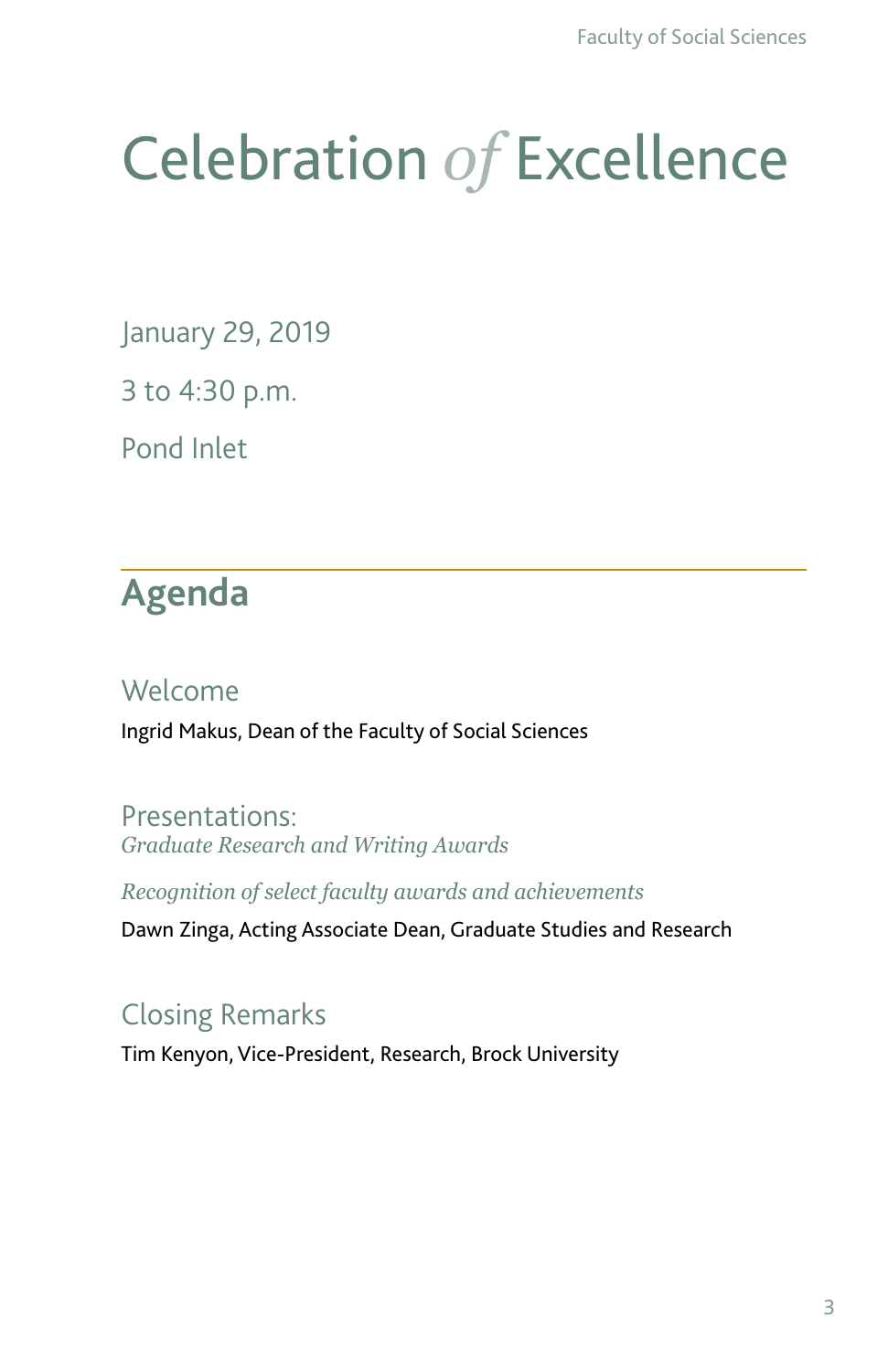# **Contents**

| <b>Student Honours, Funding, and Awards</b>                    |
|----------------------------------------------------------------|
|                                                                |
| Faculty of Graduate Studies Awards 8                           |
|                                                                |
| Graduate Student Research Excellence Award 9                   |
|                                                                |
|                                                                |
| Ontario Graduate Scholarship (OGS) 11                          |
|                                                                |
| Social Sciences and Humanities Research Council (SSHRC) 12     |
| Natural Sciences and Engineering Research Council (NSERC) 12   |
| Canadian Institutes of Health Research (CIHR). 13              |
|                                                                |
| <b>Faculty Honours, Funding, and Awards</b>                    |
|                                                                |
|                                                                |
|                                                                |
|                                                                |
| Tri-Council Awards and Institutional Funding. 14               |
| Social Sciences and Humanities Research Council (SSHRC) 14     |
| Natural Sciences and Engineering Research Council (NSERC) 15   |
|                                                                |
|                                                                |
|                                                                |
|                                                                |
|                                                                |
| Council for Research in the Social Sciences (CRISS) Awards. 17 |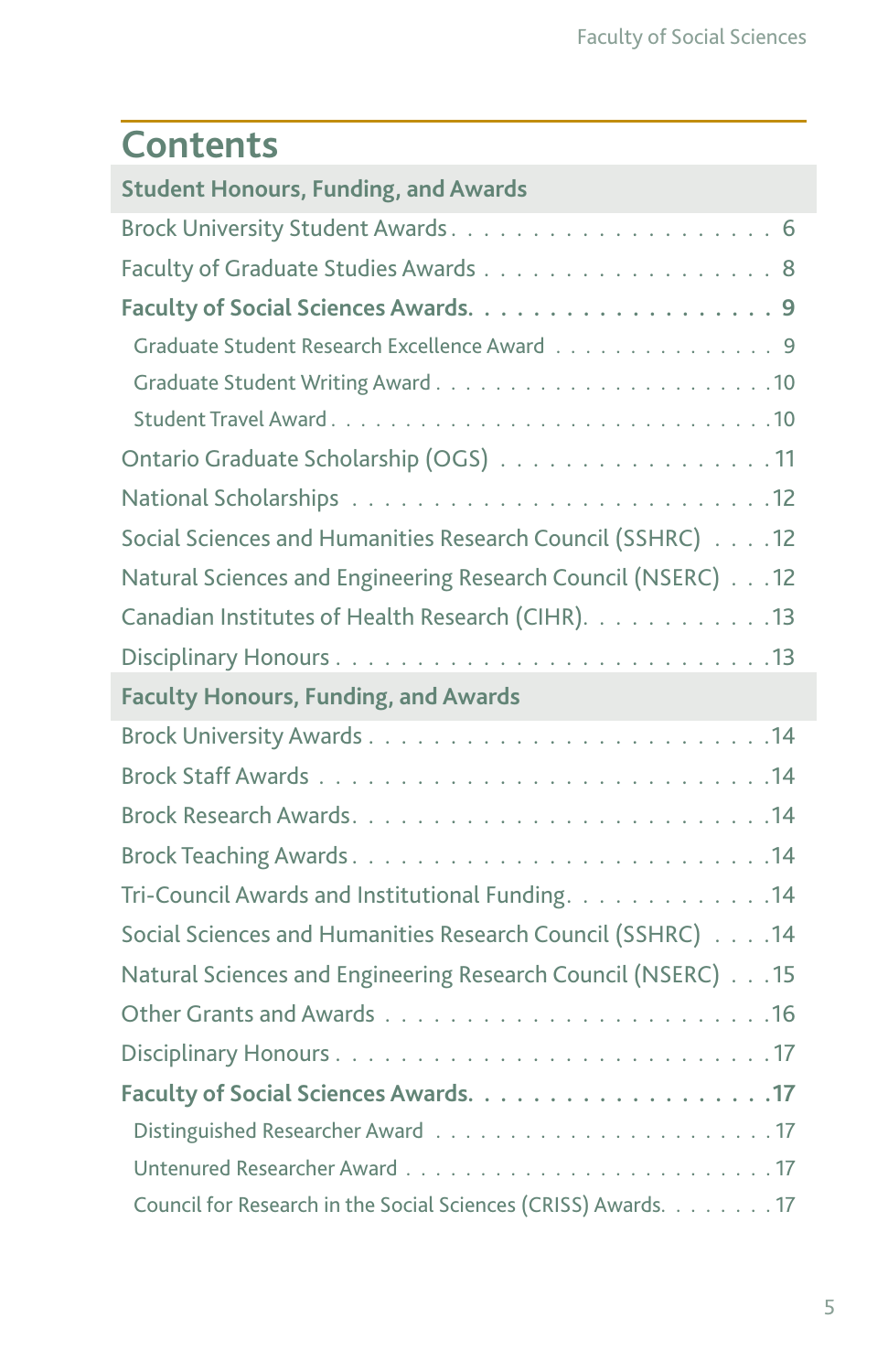# <span id="page-3-0"></span>**Student Honours, Funding, and Awards Brock University Student Awards**

*Bluma Appel Graduate Entrance Scholarship for Excellence in Social Sciences* Carlin Buller, *Applied Disability Studies*

*Carroll Scholarship in Political Science* Eugene Danso, *Political Science*

*Co-op Student of the Year* Meghan Birbeck, *Sustainability Science and Society*

*David & Ann (Rothery) Skene-Melvin Graduate Scholarship in Popular Culture* Russ Martin, *Popular Culture* Brenna Williamson, *Popular Culture*

*David C. Murray Scholarship in Political Science* Samantha Powless, *Political Science*

*Dr. Raymond and Mrs. Sachi Moriyama Graduate Fellowship - Social Sciences* Moe Constantine, *Critical Sociology* Emily Murphy, *Child and Youth Studies*

*Dual Diagnosis Scholarship* Carlin Buller, *Applied Disability Studies* Carly Magnacca, *Applied Disability Studies* Carolynn Hare, *Child and Youth Studies* Katherine Connors, *Child and Youth Studies*

*Ellen Speck Memorial Bursary* Baaba Amofa, *Political Science* Zechariah Langnel, *Political Science*

*Fidelis Kambilige Memorial Scholarship in Political Science* Baaba Amofa, *Political Science*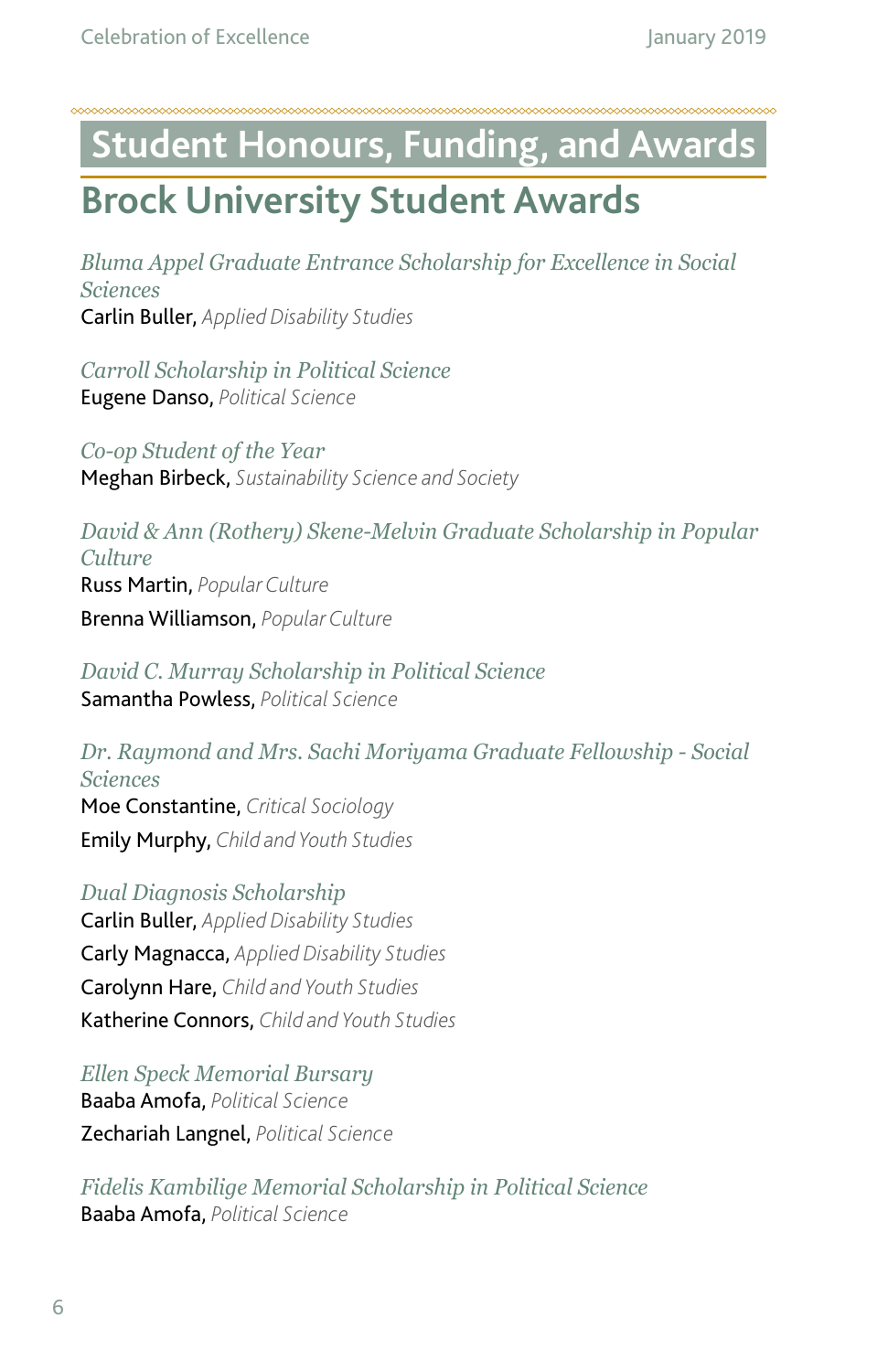*Jack M. Miller Excellence in Research Awards* Shannon Kitchings, *Social Justice and Equity Studies*

Ann Farrell, *Psychology*

*Joe Robertson Graduate Scholarship* John Dotse, *Political Science*

*Kathy Tweedy Memorial Award* Kristin Bain, *Applied Disability Studies*

*MA Applied Linguistics (TESL) Scholarship* Kirsten Haylow, *Applied Linguistics*

*Ontario Trillium Scholarship* Tiago Guardia de Souza e Silva, *Psychology*

*Ontario Women's Health Scholars Award* Elvira Prusaczyk, *Psychology*

*President's Surgite Award* Aniqah Zowmi, *Social Justice and Equity Studies*

#### *Spirit of Brock Medals*

Chipewyan McCrimmon, *Political Science* Jonathan Valencourt, *Popular Culture*

*Toromont Construction Graduate Sustainability Scholarship* Leaya Amey, *Sustainability Science and Society* Meredith DeCock, *Sustainability Science and Society* Brooke Kapeller, *Sustainability Science and Society*

*Wendy Murphy Memorial Award* Caitlyn Gallant, *Psychology* Taylor Heffer, *Psychology*

*William I. Gardner Scholarship* Carly Magnacca, *Applied Disability Studies*

*Zelma Reive Graduate Bursary* Eugene Danso, *Political Science* Zechariah Langnel, *Political Science*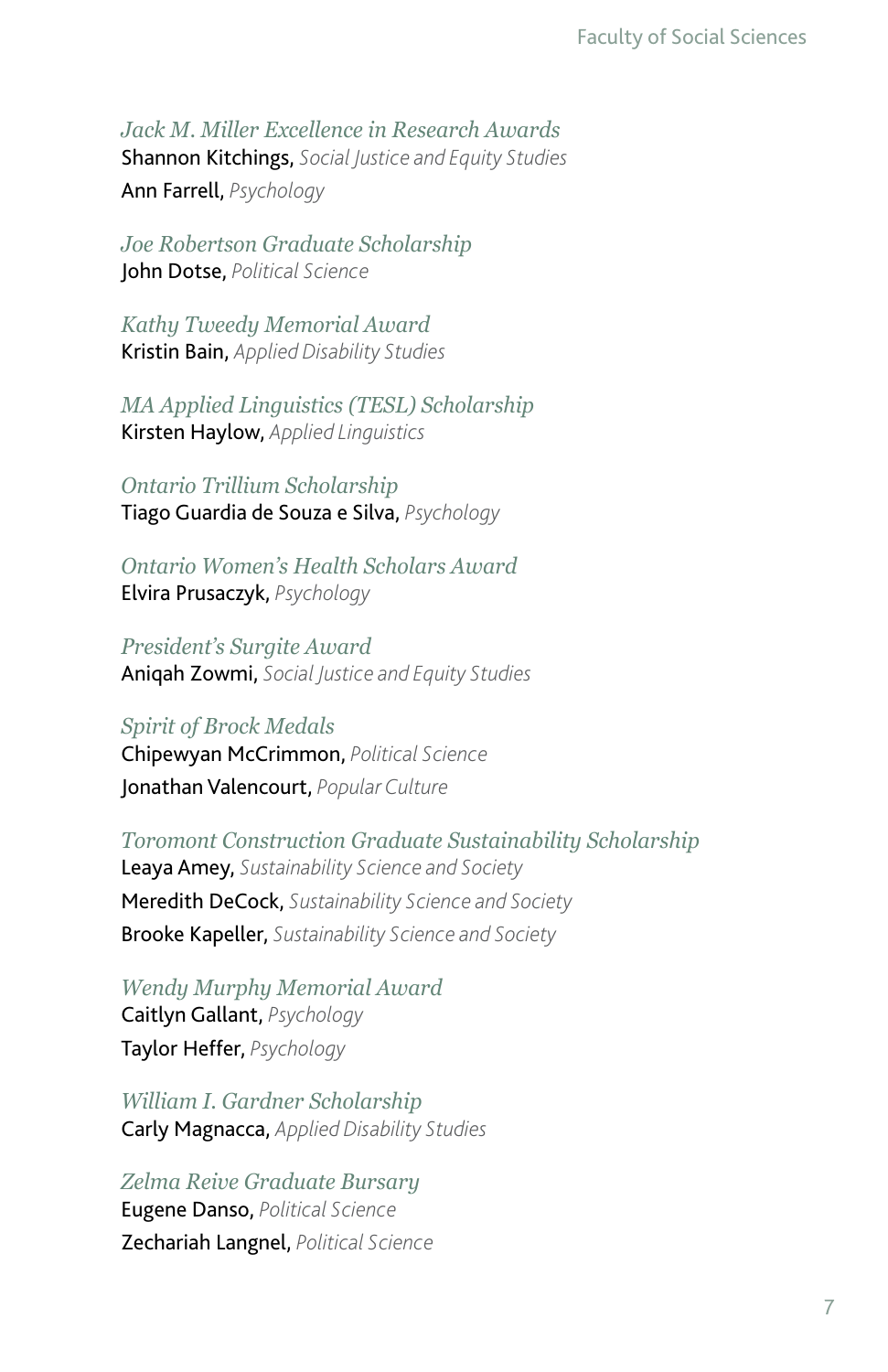## <span id="page-5-0"></span>**Faculty of Graduate Studies Awards**

*Distinguished Graduate Student Award* Emmanuel Akowuah, *Geography* Bradey Leigh Alcock, *Psychology* Lydia Louise Collas, *Sustainability Science and Society* Cydney Cronk, *Critical Sociology* Sarah Davis, *Applied Disability Studies* Marguerite-Jeanne Deschamps, *Social Justice and Equity Studies* Emily Dziuba, *Critical Sociology* Talia Ennett, *Applied Disability Studies* Adam Fischer, *Geography* Nicholas Fischer, *Sustainability Science and Society* Matthew Robert Green, *Psychology* Jillien Amalia Hone, *Social Justice and Equity Studies* Jeremy Keats, *Political Science* Oliver Andrew McCallum, *Applied Linguistics* Alison Mary O'Connor, *Psychology* Nathan Alexander Olmstead, *Political Science* Anastasiya Potapovych, *Applied Disability Studies* Elvira Prusaczyk, *Psychology* Camille Xinmei Rousseau, *Child and Youth Studies* Meagan Elizabeth Scott, *Applied Disability Studies* Thalia Semplonius, *Psychology* Cayleigh Joy Sexton, *Child and Youth Studies* Kylee Margaret Rose Stone, *Popular Culture* Amanda Jane Stoner, *Psychology* Boakye Twum-Donkor, *Business Economics* Juntao Zhang, *Business Economics*

*Graduate Studies Excellence Scholarship* Joey Robertson, *Applied Disability Studies*

*Graduate Studies Research Fellowship*  Reghann Munno, *Applied Disability Studies*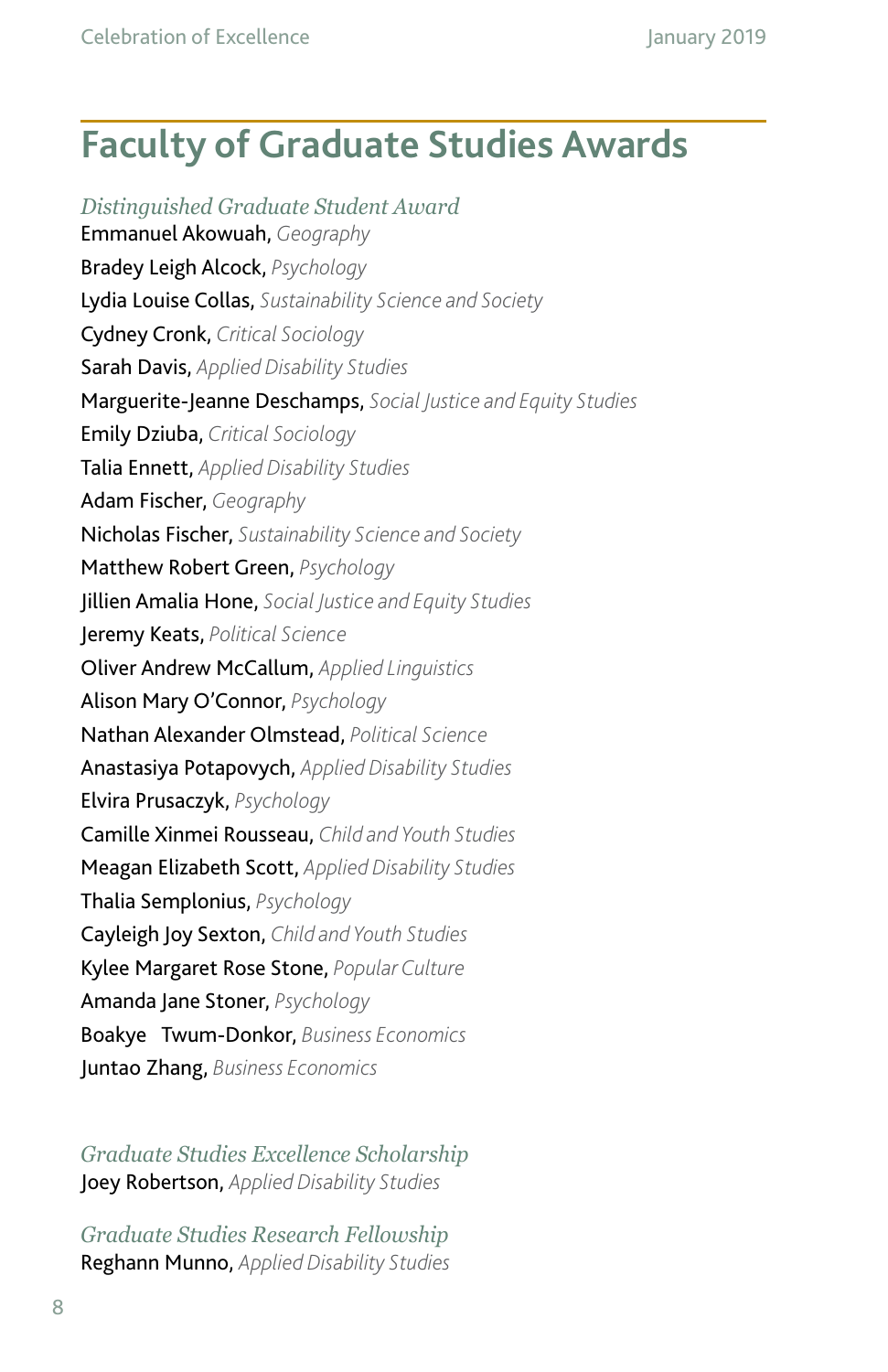# <span id="page-6-0"></span>**Faculty of Social Sciences Awards**

## Graduate Student Research Excellence Award

Madeline Marie Asaro, *Applied Disability Studies* Kristen Baker, *Psychology* Moe Constantine, *Sociology* Brittany Davy, *Applied Disability Studies* Philip Dwomoh, *Geography* Prarthana Franklin, *Child and Youth Studies* Carolyn Hare, *Child and Youth Studies* Brook Kapeller, *Sustainability Science and Society* Carly Magnacca, *Applied Disability Studies* Emily Mete, *Applied Disability Studies* Janet Moore, *Sociology* Holly Nelson, *Child and Youth Studies* Paige O'Neill, *Applied Disability Studies* Oluseyi Obasi, *Sustainability Science and Society* Alexandra Perna, *Geography* Madeline Pontone, *Applied Disability Studies* Katie Schiralli, *Child and Youth Studies* Kate Spiegel, *Sociology* Natalie Tacuri, *Child and Youth Studies* Laura Tardi, *Applied Disability Studies* Lisa Michelle Whittingham, *Child and Youth Studies* Xiaoyang Xia, *Psychology* Aniqah Zowmi, *Social Justice and Equity Studies*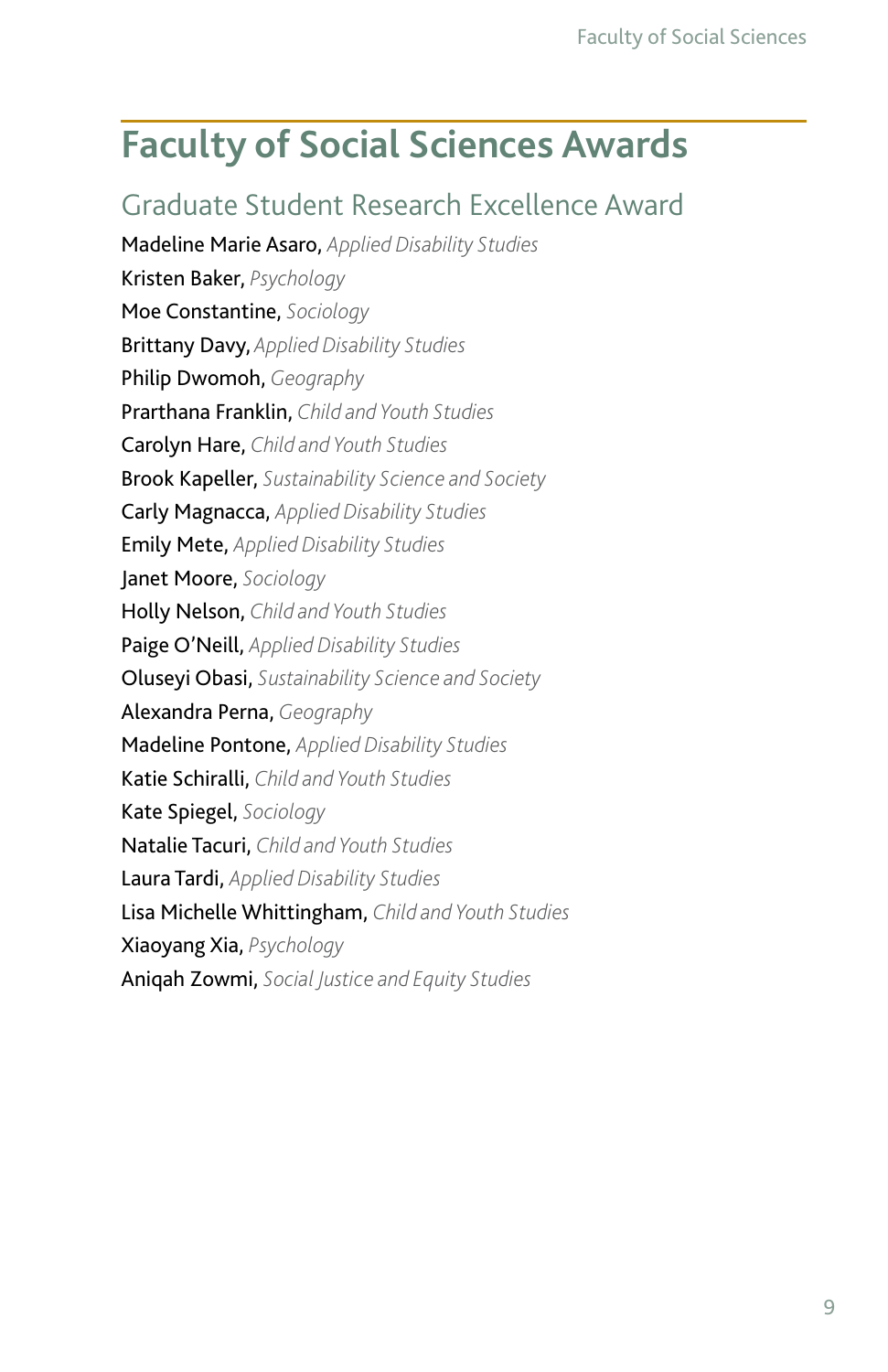## <span id="page-7-0"></span>Graduate Student Writing Award

#### *Best PhD Thesis*

Caroline Drolet, *Psychology* (Carolyn Hafer, supervisor) — "Cognitive Dissonance, Hypocrisy, and Reducing Toleration of Human Rights Violations"

#### *Best MA Thesis*

Elvira Prusaczyk, *Psychology* (Gordon Hodson, supervisor) — "Women's Internalization and Rejection of Sexist Humour"

#### *Best Major Research Paper*

Emmanuel Akowuah, *Geography and Tourism Studies* (Chris Fullerton, supervisor) — "Farmers' Access to Agricultural Information and its Impact on Smallholder Agriculture: A Case Study of the Asante Akim North Municipality, Ghana"

#### *Best Course Paper:*

Jennica Giesbrecht, *Geography and Tourism Studies*, (Mike Ripmeester, course instructor) — "Reclaiming Death Care and Negotiations of Culture, Power, and Authenticity"

#### Student Travel Award

Megan Earle, *Psychology* Caitlyn Gallant, *Psychology* Tara Johnston, *Child and Youth Studies* Nancy Leathen, *Applied Disability Studies* Sarah Marshall, *Sociology* Catherine McHugh, *Applied Disability Studies* Emily Murphy, *Child and Youth Studies* Stephanie Murray, *Geography* Elvira Prusaczyk, *Psychology*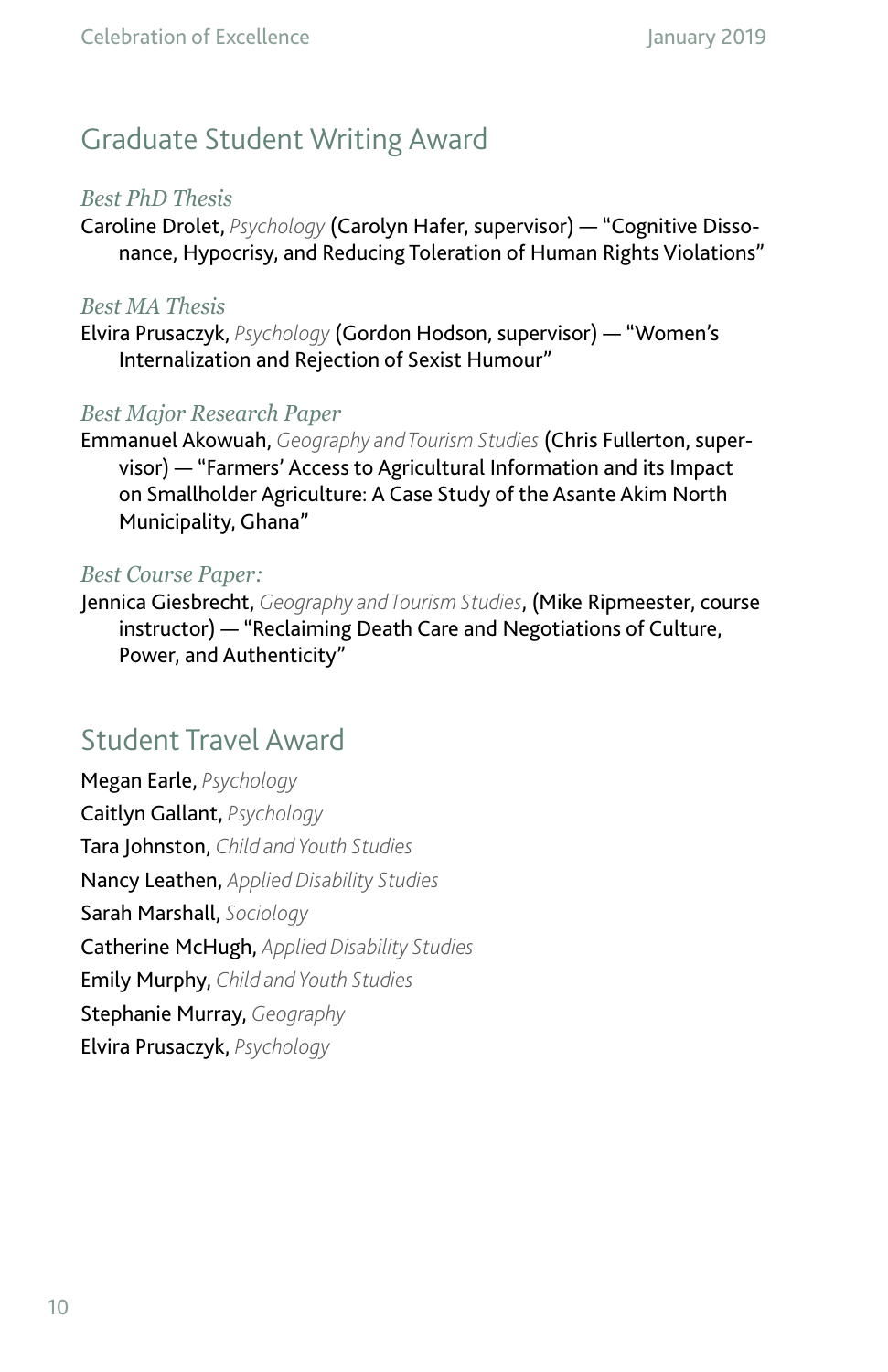## <span id="page-8-0"></span>**Ontario Graduate Scholarship (OGS)**

Jennet Baumbach, *Psychology* Owen Daly, *Psychology* Victoria Dykstra, *Psychology* Rebecca Ensor, *Applied Disability Studies* Jennica Giesbrecht, *Geography* Sarah Henderson, *Psychology* William Janssen, *Child and Youth Studies* Yana Lakman, *Child and Youth Studies* Angela Mallette, *Sustainability Science and Society* Tessa Rebecca Mazachowsky, *Psychology* Bridget Nicholls, *Social Justice and Equity Studies* Brent Pitchford, *Psychology* Elvira Prusaczyk, *Psychology* Joseph Robertson, *Applied Disability Studies* Jennifer Allison Roters, *Psychology* Ashley Ryan, *Psychology* Katelyn Soucie-Vukmanich, *Applied Disability Studies* Natalie Spadafora, *Child and Youth Studies* Breanne Elsie Roma Wylie, *Psychology* Jessica Zugic, *Sustainability Science and Society*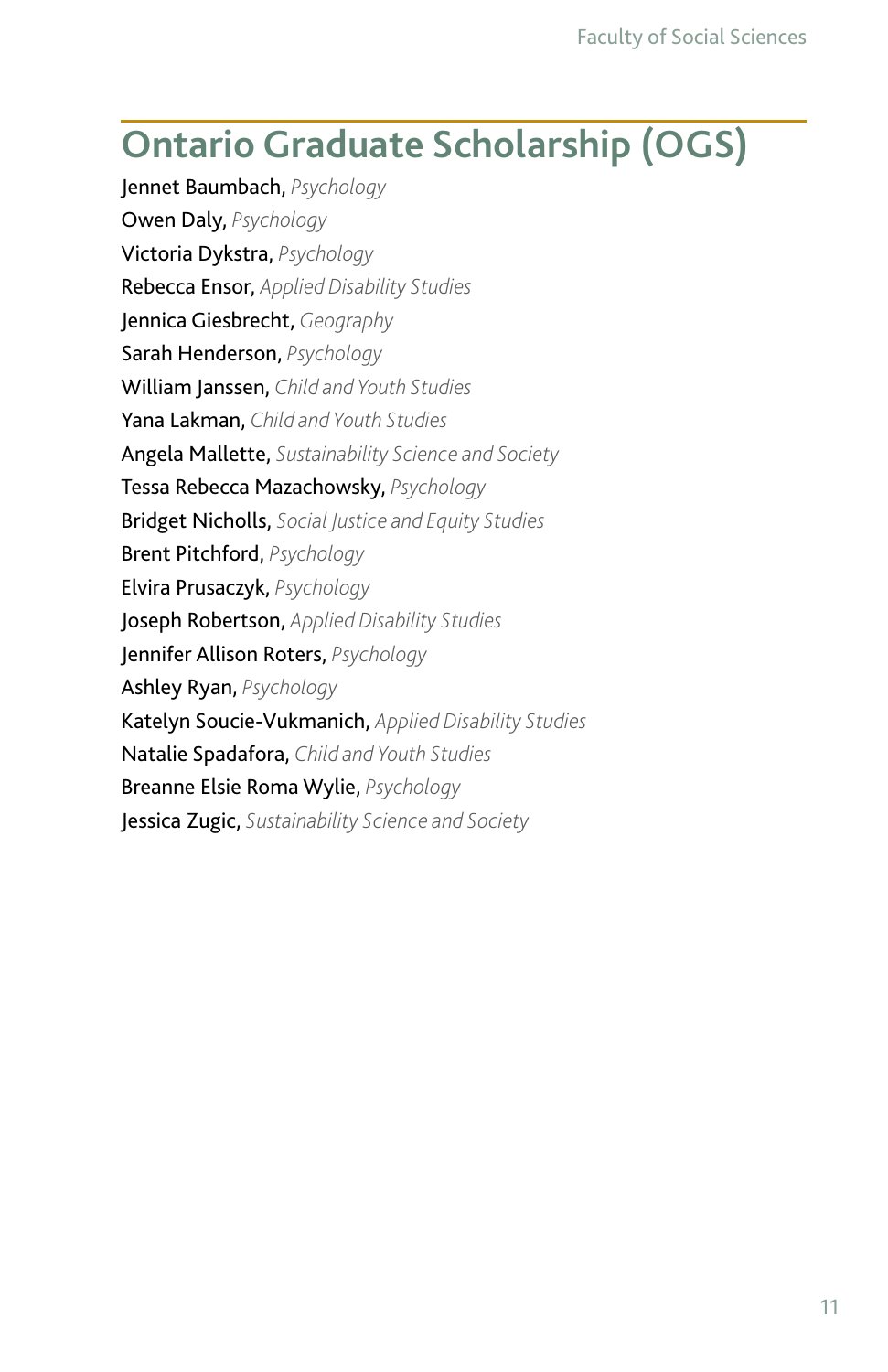# <span id="page-9-0"></span>**National Scholarships**

## Social Sciences and Humanities Research Council (SSHRC)

*Joseph-Armand Bombardier Canada Graduate Scholarships—Master's* Jonathan Brower, *Social Justice and Equity Studies* Angela Mallette, *Sustainability Science and Society* Emma Peddigrew, *Child and Youth Studies* Valerie Plante-Brisebois, *Psychology* Lindsay Sheppard, *Child and Youth Studies* Nancy Leathen, *Applied Disability Studies*

*Joseph-Armand Bombardier Canada Graduate Scholarships—Doctoral* Emily Murphy, *Child and Youth Studies* Alison O'Connor, *Psychology* Tabitha Clare Paige Jones, *Psychology*

*SSHRC Doctoral Fellowship*  Kristopher Brazil, *Child and Youth Studies*

## Natural Sciences and Engineering Research Council (NSERC)

*Undergraduate Student Research Awards* Mackenzie Ceci, *Geography and Tourism Studies* (Mike Pisaric, supervisor) Harmonie Chan, *Psychology* (Cathy Mondloch, supervisor) Emily Chemnitz, *Psychology* (Karen Campbell, supervisor) Koah Ing, *Psychology* (Stephen Emrich, supervisor) Chelsey Masson, *Psychology* (Caitlin Mahy, supervisor) Smit Patel, *Psychology* (Cheryl McCormick, supervisor) Julia Schirmeister, *Psychology* (Kimberly Cote, supervisor)

*Alexander Graham Bell Canada Graduate Scholarship—Master's* Emily Davis, *Psychology*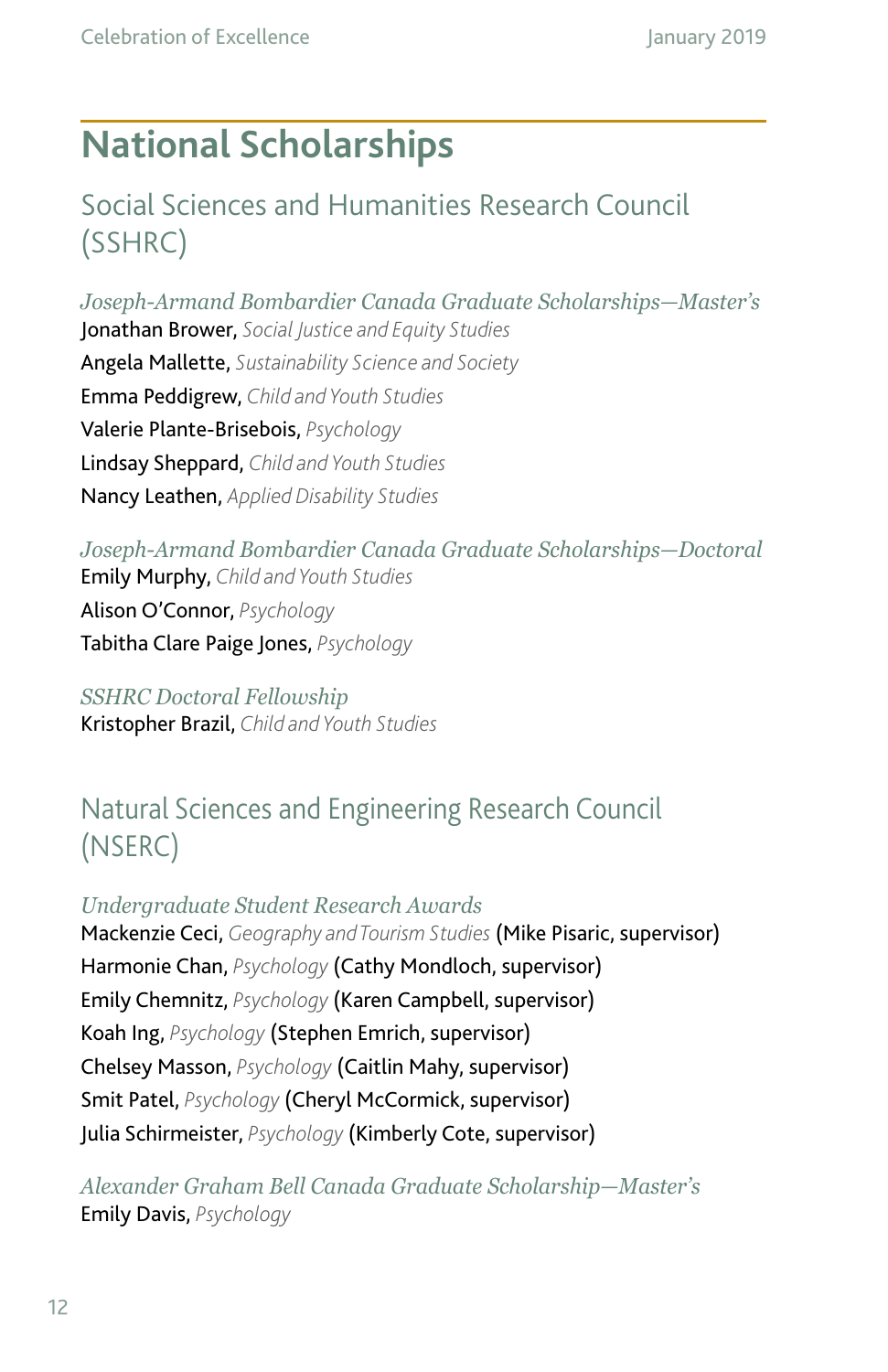<span id="page-10-0"></span>*Alexander Graham Bell Canada Graduate Scholarships—Doctoral* Kari Anne Lustig, *Psychology*

*Postgraduate Scholarship—Doctoral* Holly Ann Lockhart, *Psychology* Christine Salahub, *Psychology*

*Vanier Canada Graduate Scholarship—Doctoral* Claire Marie Matthews, *Psychology*

*NSERC Science Exposed competition* Dana Harris, *Sustainability Science and Society* – winner of People's Choice Award and a Jury Prize

## Canadian Institutes of Health Research (CIHR)

*Frederick Banting and Charles Best Canada Graduate Scholarship* Alicia Azzano, *Applied Disability Studies*

## **Disciplinary Honours**

*American Association of Geographers (AAG) Geographic Perspectives on Women (GPOW) Specialty Group, 2018 Glenda Laws Paper Award* Jennica Giesbrecht, *Geography and Tourism Studies*

*Autism Speaks Grant* Sarah Davis, *Applied Disability Studies*

*Canadian Psychological Association Certifcate of Academic Excellence for MA Thesis in Psychology* Elvira Prusaczyk, *Psychology*

*Ontario Association for Developmental Disabilities — Research Special Interest Group Travel Award* Joseph Robertson, *Applied Disability Studies*

*Society for the Advancement of Behavior Analysis (SABA) Senior Student Presenter Grant* Sarah Davis, *Applied Disability Studies* Krysten Thompson, *Applied Disability Studies*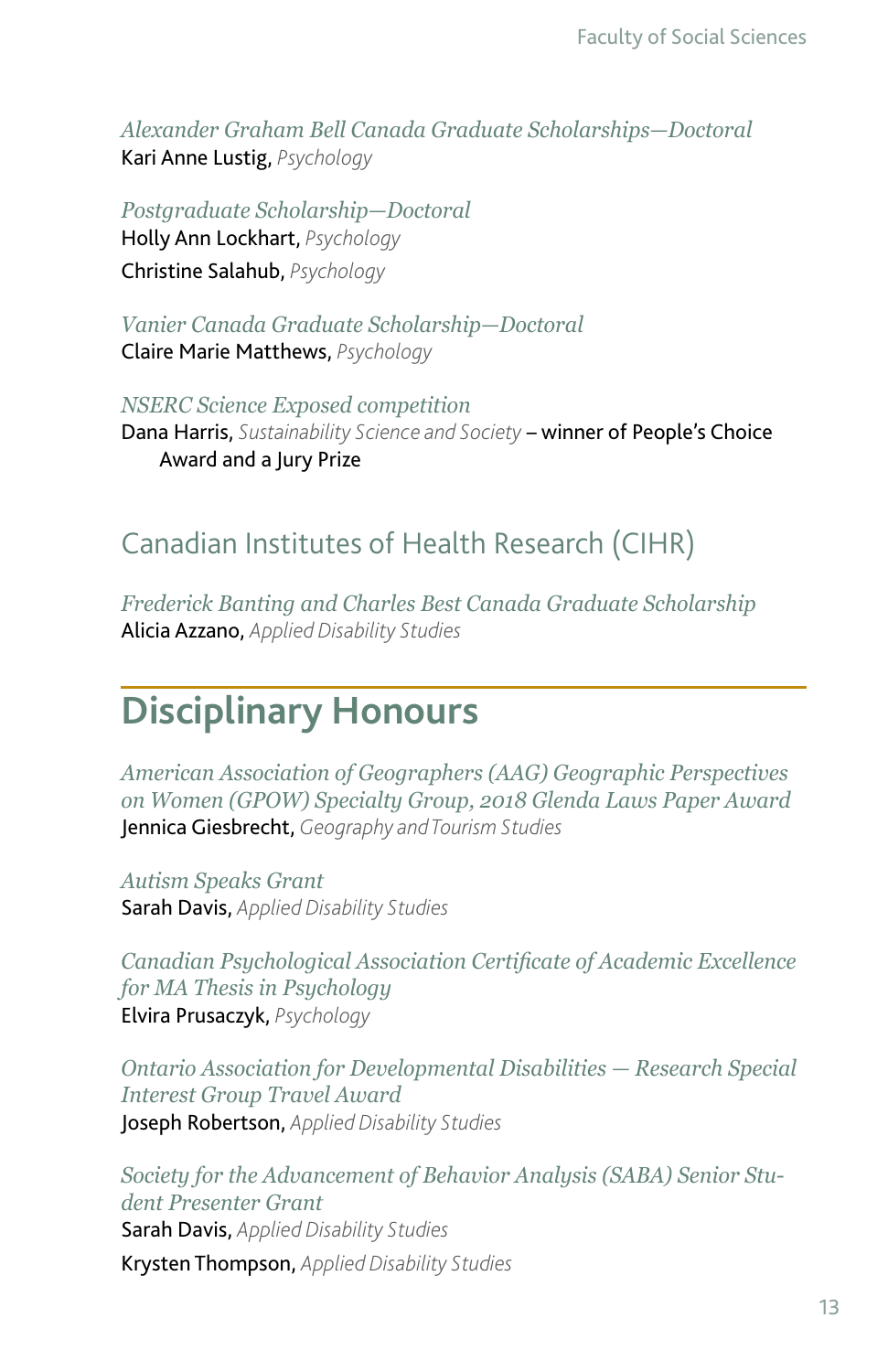# <span id="page-11-0"></span>**Faculty Honours, Funding, and Awards Brock University Awards**

Brock Staff Awards

*President's Distinguished Staf Service Award*

Lesa Mansfield, Administrative Co-ordinator and Graduate Advisor, *Sociology* Elizabeth Wasylowich, Administrative Assistant, *Labour Studies* and *Centre for Women's and Gender Studies*

Brock Research Awards

*Chancellor's Chair for Research Excellence* Tony Volk, *Child and Youth Studies*

## Brock Teaching Awards

*Brock University Award for Distinguished Teaching* Tim Murphy, *Psychology*

*Faculty of Social Sciences Award for Excellence in Teaching* Livianna Tossutti, *Political Science*

*Don Ursino Award for Excellence in the Teaching of Large Classes* Nancy Cook, *Sociology*

## **Tri-Council Awards and Institutional Funding**

Social Sciences and Humanities Research Council (SSHRC)

*Insight Grant*  Nicole Goodman, *Political Science* Thomas O'Neill, *Child and Youth Studies* Rebecca Raby, *Child and Youth Studies* Larry Savage, *Labour Studies*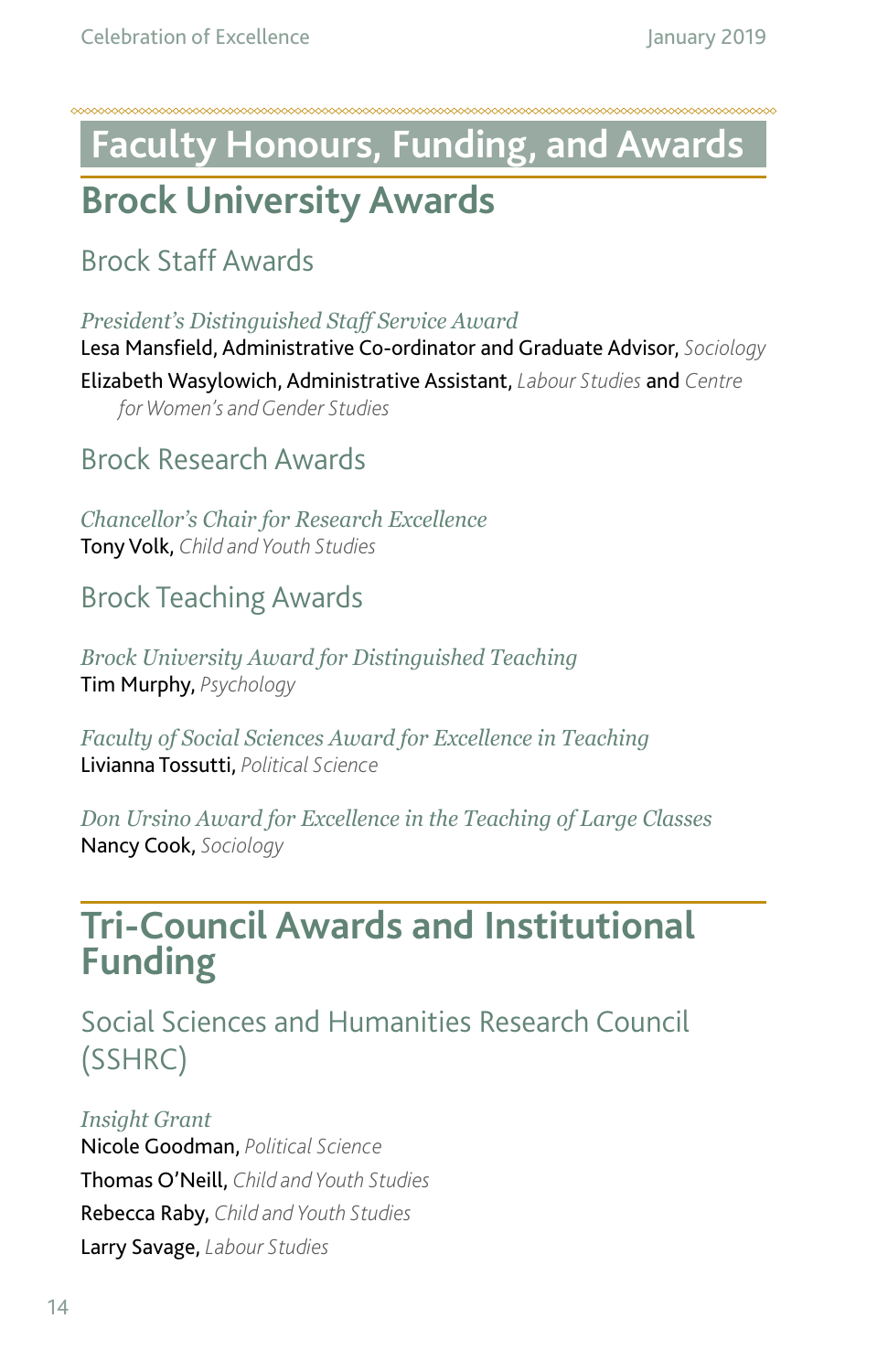#### <span id="page-12-0"></span>*Insight Development Grant*

Julia Baird, *Environmental Sustainability Research Centre* Hannah Dyer, *Child and Youth Studies* Michael Pisaric, *Geography and Tourism Studies*

#### *Connection Grant*

Andrea Doucet, *Sociology* Teena Willoughby, *Psychology*

#### *Brock SSHRC Institutional Grant*

Dan Cui, *Child and Youth Studies* Tamari Kitossa, *Sociology* Peter Lester, *Communication, Popular Culture and Film* Caitlin Mahy, *Psychology*

#### *Brock University Advancement Fund*

Kimberly Cote, *Psychology* Nicole Goodman, *Political Science* Nicole Goodman, *Political Science* Kendra Thomson, *Applied Disability Studies* Michelle Webber, *Sociology*

## Natural Sciences and Engineering Research Council (NSERC)

*Discovery Grant* Michael Pisaric, *Geography and Tourism Studies* Kevin Turner, *Geography and Tourism Studies*

*Discovery Northern Supplement* Michael Pisaric, *Geography and Tourism Studies*

*NSERC Canada Foundation for Innovation John R. Evans Leaders Fund (JELF)* Karen Campbell, *Psychology*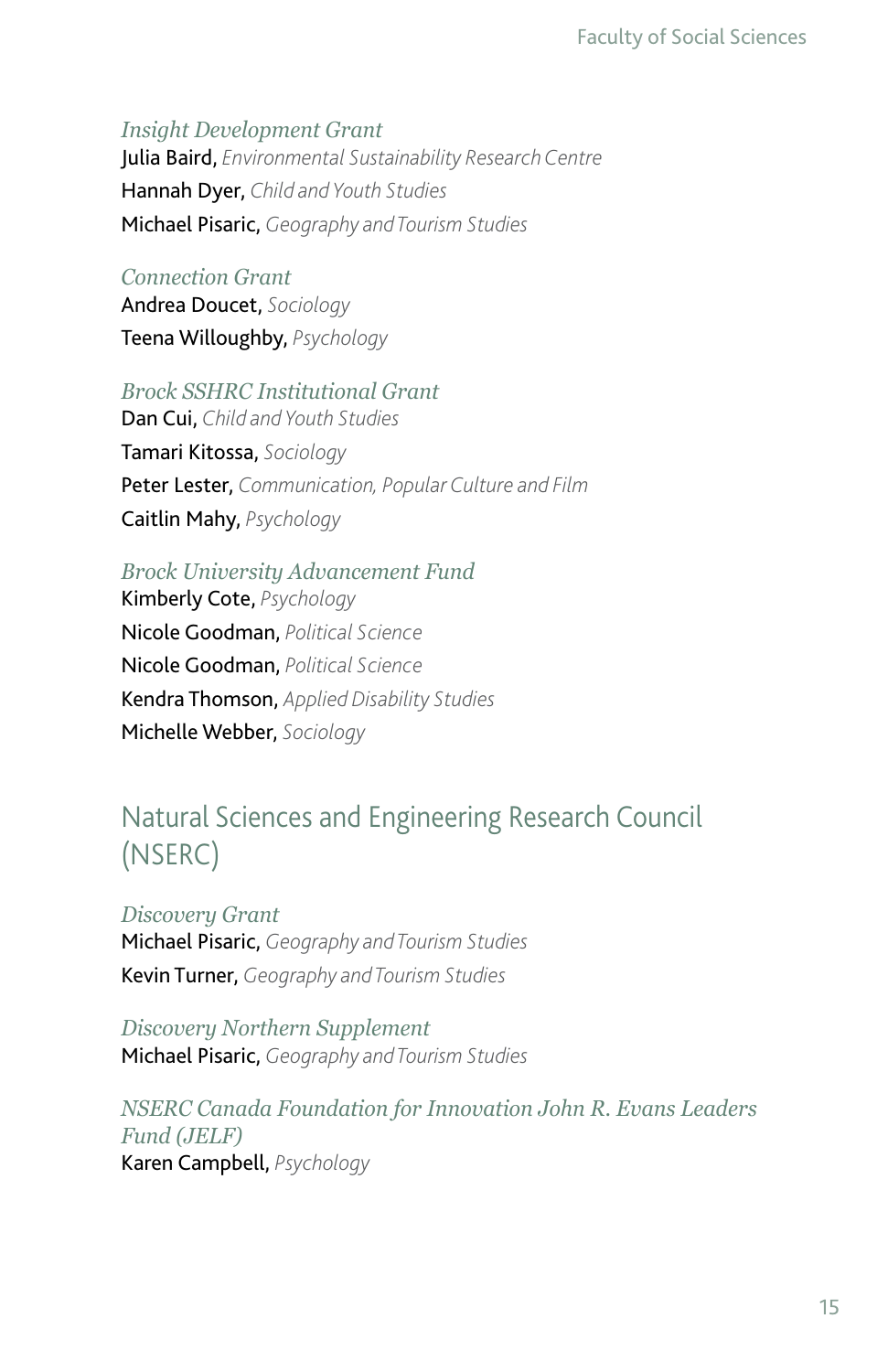## <span id="page-13-0"></span>**Other Grants and Awards**

*Brock Social Justice Research Institute Community Engagement Grant* Tamari Kitossa, *Sociology* Andrea Doucet, *Sociology*

*Brock Social Justice Research Institute Seed Grant* June Corman, *Sociology*

*Canada First Research Excellence Fund* Michael Pisaric, *Geography and Tourism Studies*

*Coalition to End Violence Against Women* Robyn Bourgeois, *Women's and Gender Studies*

*Canada Research Chair Tier 1* Andrea Doucet, *Sociology* and *Women's and Gender Studies* — Gender, Work, Care and Community

*Mitacs Accelerate fund* Christopher Fullerton, *Geography and Tourism Studies*

*National Research Council of Canada, Arctic Program* Michael Pisaric, *Geography and Tourism Studies*

*Natural Resources Canada, Polar Continental Shelf Program* Michael Pisaric, *Geography and Tourism Studies* Kevin Turner, *Geography and Tourism Studies*

*Ontario Early Researcher Award* Caitlin Mahy, *Psychology* Danielle Sirianni Molnar, *Child and Youth Studies*

*Ontario Human Capital Research and Innovation Fund* Andrea Doucet, *Sociology*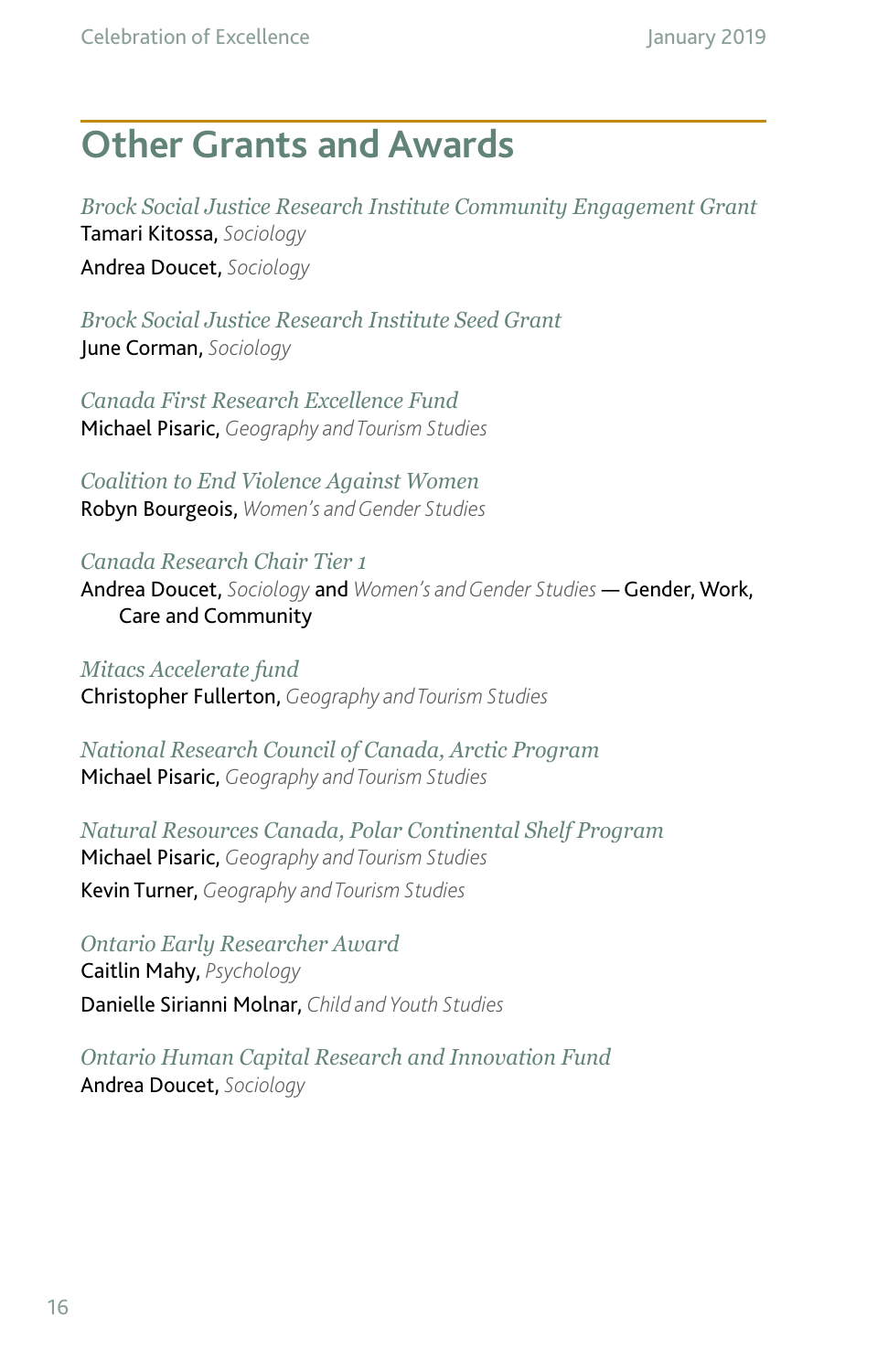# <span id="page-14-0"></span>**Disciplinary Honours**

*Ontario Undergraduate Students Alliance Teaching Excellence Award*  Simon Black, *Labour Studies*

*Ontario Association for Behaviour Analysis, President's Award for Service Excellence* Julie Koudys, *Applied Disability Studies*

*Distinguished Alumni Award, Department of Geography, York University* Ebru Ustundag, *Geography and Tourism Studies*

# **Faculty of Social Sciences Awards**

*Distinguished Researcher Award* Rebecca Raby, *Child and Youth Studies*

*Untenured Researcher Award* Nicole Goodman, *Political Science*

## Council for Research in the Social Sciences (CRISS) Awards

**CRISS Events** Leah Bradshaw, *Political Science* Marian Bredin, *Communication, Popular Culture and Film* Johah Butovsky, *Sociology* Julie Koudys, *Applied Disability Studies* Elizabeth Shulman, *Psychology*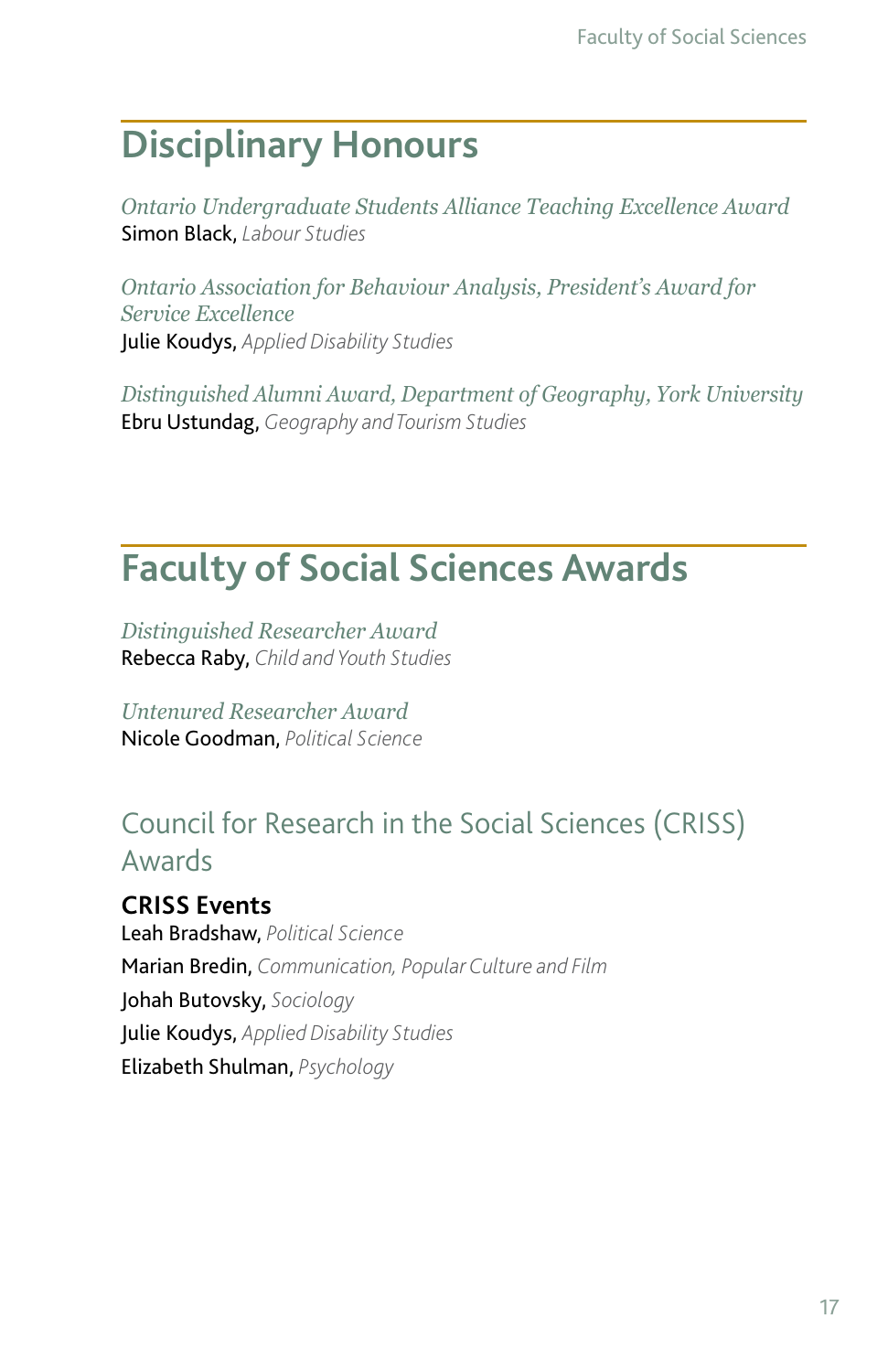#### **CRISS Research**

Robyn Bourgeois, *Women's and Gender Studies* Alison Braley-Rattai, *Labour Studies* Charles Conteh, *Political Science* Alison Cox, *Applied Disability Studies* Dan Cui, *Child and Youth Studies* Andrew Dickens, *Economics* Angela Evans, *Psychology* Gordon Hodson, *Psychology* Duncan Koerber, *Communication, Popular Culture and Film* Lester Kwong, *Economics* Phillip Mackintosh, *Geography and Tourism Studies* Marcel Oestreich, *Economics* Hijin Park, *Sociology* Michael Pisaric, *Geography and Tourism Studies*  Larry Savage, *Labour Studies* Elizabeth Shulman, *Psychology* Christine Tardif-Williams, *Child and Youth Studies* Ayda Tekok-Kilic, *Child and Youth Studies* David Telfer, *Geography and Tourism Studies* Ebru Ustundag, *Geography and Tourism Studies*